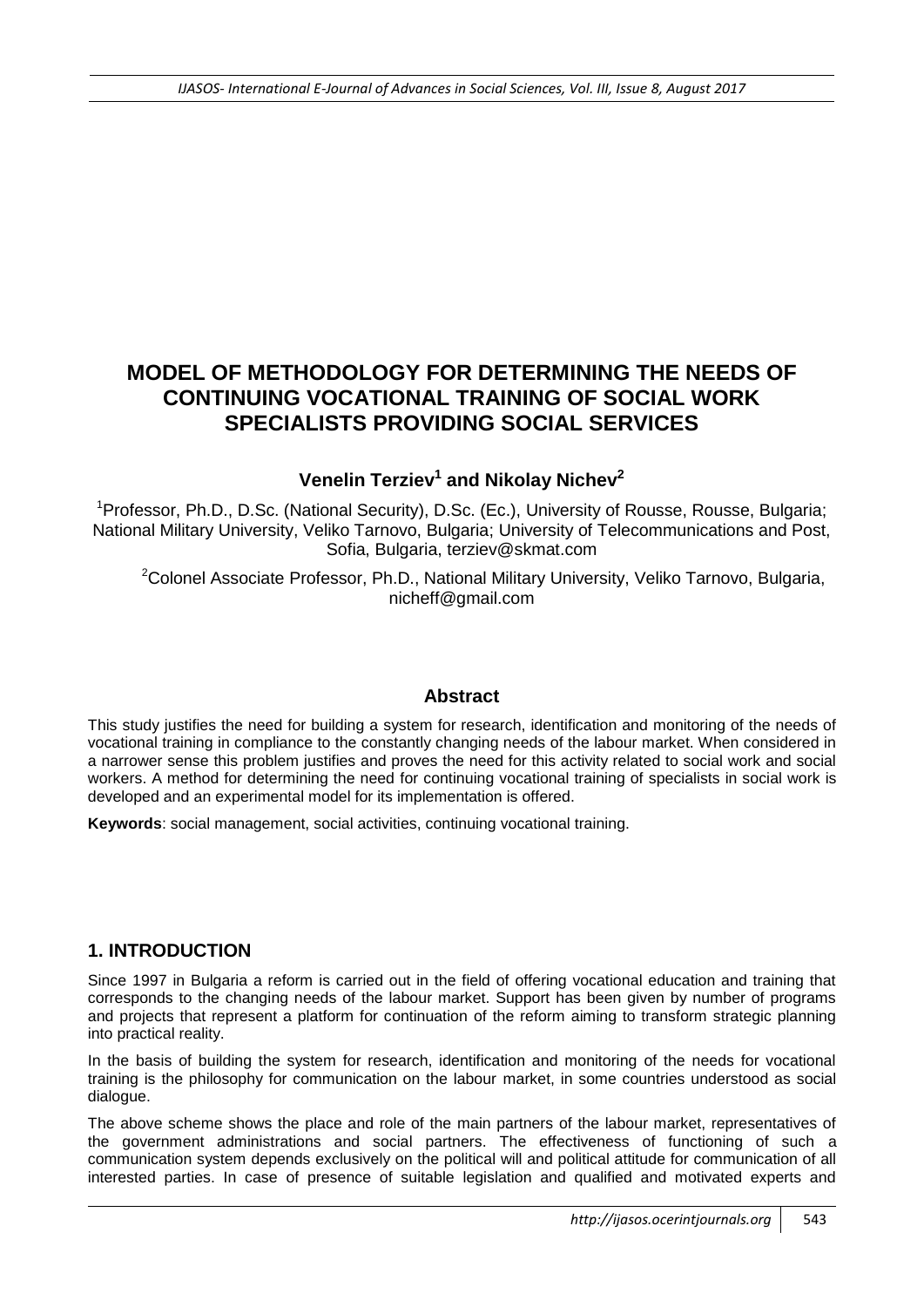employees in those institutions that perform key roles in the systems, the aggregate of the upper two attitudes will have positive contribution to the development of the country (2002a-c, 2003a-e, 2004, 2005, 2012a-b, 2014a-c).

The analysis of the labour market in Bulgaria shows serious deficits in regards to communication both between the separate public institutions and between institutions on one hand and employers, employees and officers on the other hand. In regards to the general situation on the labour market in Bulgaria and the condition of the vocational education and training, the representatives of institutions from the field of employment and social policy unanimously highlight the need for fundamental changes in the cooperation between partners on the labour market, but also in the contents of the work as quality control of educational and training services, collection and analysis of information about the employers' needs of qualified staff, compliance of the offered education and qualification with the needs of employers and others (2012cd,2014c-f,2015a-j,2016a-c).

Systematic communication on the labour market requires equal in rights and responsibilities participation of all partners on the labour market regardless of whether they are governmental structures or employers, employees and officers' representatives, vocational training centres, district and municipal administrations, non-governmental organizations and others. In this way each one of the partners may receive trustworthy information if before that they themselves have provided trustworthy information to other partners.

Along with all studies that aim to foresee the future development, the forecasts about the needs for qualification and skills are characterized by some uncertainty of anticipated results and expected effects. The introduction of future oriented system for labour market development, which includes analysis of the needs for skills, is a good step. But in reality it is not enough. Such a system can be useful only if it constitutes a part of a broader system. Broader systems provide information and ensure professional communication between all interested parties in the socio-economic sphere. The workforce of our country is one of the most important resources that it has and therefore the quality of the workforce should be present as a major component both in the plans for economic development of the country and in its policy regarding vocational education and training. It is preferable that such an approach is implemented in close cooperation and continuous communication with all interested people, ministries and social partners (2002a-c, 2003a-d, 2012c-d, 2013a-b, 2014e-f, 2015a-j, 2016a-c).

## **2. OBJECTIVE AND TASKS OF THE METHODOLOGY FOR DETERMINING THE NEEDS OF CONTINUING VOCATIONAL TRAINING OF SOCIAL WORK SPECIALISTS PROVIDING SOCIAL SERVICES**

The objective of the methodology for determining the needs of continuing vocational training of social work specialists providing social services is to increase the level of correlation between demand and supply on the labour market that should contribute for improving the workforce quality in the country as competitive factor with increasing significance for the successful economic development.

In this regard realistic human resource planning should be achieved based on systematic observation and knowledge of the workforce's condition. The collected data must support the process of decision-making in the field of employment, labour market, vocational education and training, higher education, workforce development at national and regional level.

The expectation is that in future the organizations in Bulgaria will more and more often pay attention to quality and improvement of its workforce's skills. The sharp deficit of qualified workers and employees is present even now and in many of the economic sectors in the country, that is why the methodology will cooperate to the managerial and entrepreneurial decisions in the Bulgarian organizations.

For the purposes of achieving this goal should be created an organized mechanism connecting ministries, government agencies, social partners, employment agencies - private or public, chambers of commerce,

1

<sup>\*</sup>During the study of the issued in this work, I participated in two seminars on topic: 'Presenting the experience of three European countries – EU members regarding the functioning of their systems for identification of the needs for vocational training' and 'Thee role and responsibilities of those persons that are active on the labor market in regards to the collection of reliable and actual information about the current and future need for skills of the economy.' The seminars were intended for representatives at a national and regional level of the Ministry of labor and social policy, Ministry of education and science, the National agency for vocational education and training, the Employment agency, the Nationally presented organizations of employers, employees and officers, the centers providing vocational training, and others. More than 340 people participated in these seminars. They made a SWOT analysis of the communication on the Labor market in Bulgaria.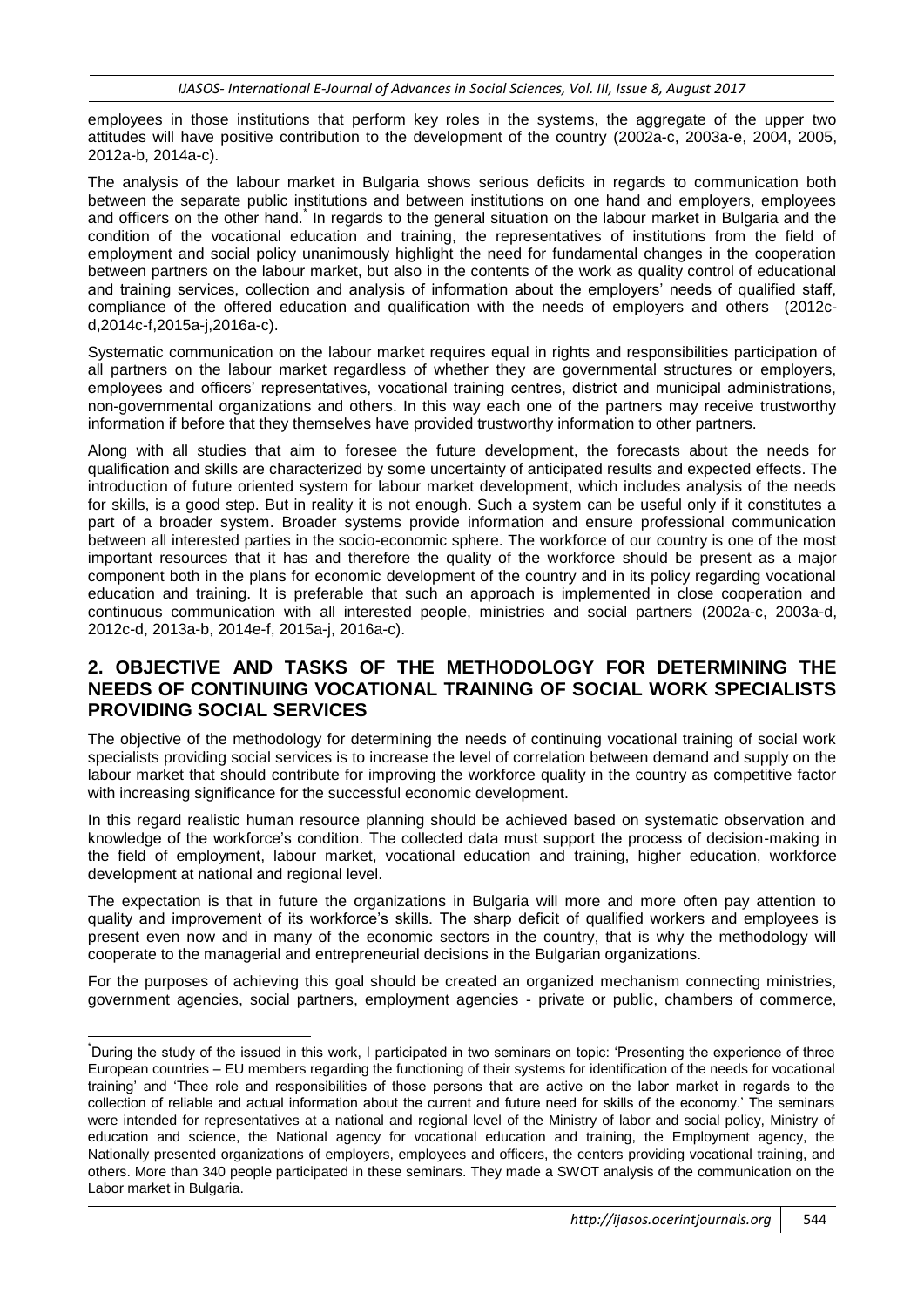institutions for vocational education and training, employers and employees' organizations.

Such organized mechanism shall work by performing consequently, in a certain manner and without interruption, a number of research and analytical steps, as well as such steps related to information dissemination and ensuring constant feedback.

In this context the tasks of the methodology for determining the needs of continuing vocational training of social work specialists providing social services are the following:

- Systematic analysis of the labour market;
- Systematic research and analysis of the needs for skills;

 Support of the process of development and permanent updating of the **professional standards** (in compliance also with the international standards) through provision of systematic information for decisionmaking in this field;

 Support of the process of development and permanent updating of the **educational standards**  through provision of systematic information for decision-making in this field;

 Support of the process of development and permanent updating of the **educational programs**  through provision of systematic information for decision-making in this field;

- **Development of curriculum for vocational education and training** (especially for adults);
- Development of **educational modules**.

Studying and determining the needs of continuing vocational training of social work specialists providing social services is herein considered as a process that starts with the analysis of the labour market, passes through the following steps up to the development of curriculums, programs and modules and by means of feedback again and continuously passes through the methodology's number of steps.

### **3. STUDYING THE NEEDS FOR CONTINUING VOCATIONAL EDUCATION IN DEPARTMENTS 'CHILD WELFARE'AND 'PEOPLE WITH DISABILITIES AND SOCIAL SERVICES'AT THE 'SOCIAL ASSISTANCE' DIRECTORATES OF THE SOCIAL ASSISTANCE AGENCY FOR INCREASING THE QUALITY AND EFFICIENCY OF SOCIAL WORK**

*Objective* **of the study of the needs for continuing vocational education in departments 'Child Welfare' and 'People with disabilities and social services' at the 'Social Assistance' directorates of the Social Assistance Agency for increasing the quality and efficiency of social work**

The objective of the study of the needs for continuing vocational education in departments 'Child Welfare' and 'People with disabilities and social services' at the 'Social Assistance' directorates of the Social Assistance Agency for increasing the quality and efficiency of social work is to determine the needs of adequate training courses and the measures for support of the social workers with the purpose of achieving better efficiency of social work in the context of lifelong learning and continuing vocational training. The objective of the study of the needs for continuing vocational education is also to identify acceptable options for ensuring continuous adequate introductory and advanced training of employees for increasing their qualification to work with different groups of users. As a result of the study's analysis will be outlined the basic needs of continuing vocational training for employees of the two departments. In order to achieve maximum accuracy surveys are directed also to studying the opinion of the Chiefs of directorates, Head of Department and Senior experts in 'Child Welfare' and 'People with disabilities and social services' at the 'Social assistance' directorates of the Social Assistance Agency which form part of the target group.

#### *Tools* **of the study of the needs for continuing vocational education in departments 'Child Welfare' and 'People with disabilities and social services' at the 'Social Assistance' directorates of the Social Assistance Agency for increasing the quality and efficiency of social work**

#### **Information sources**

Information from the following sources was used for the study:

- Specialized questionnaires for employees in the departments 'Child Welfare' and 'People with disabilities and social services' at the 'Social Assistance' directorates of the Social Assistance Agency
- Specialized questionnaires for Chiefs of directorates, Head of Department and Senior experts in 'Child Welfare' and 'People with disabilities and social services' at the 'Social assistance' directorates of the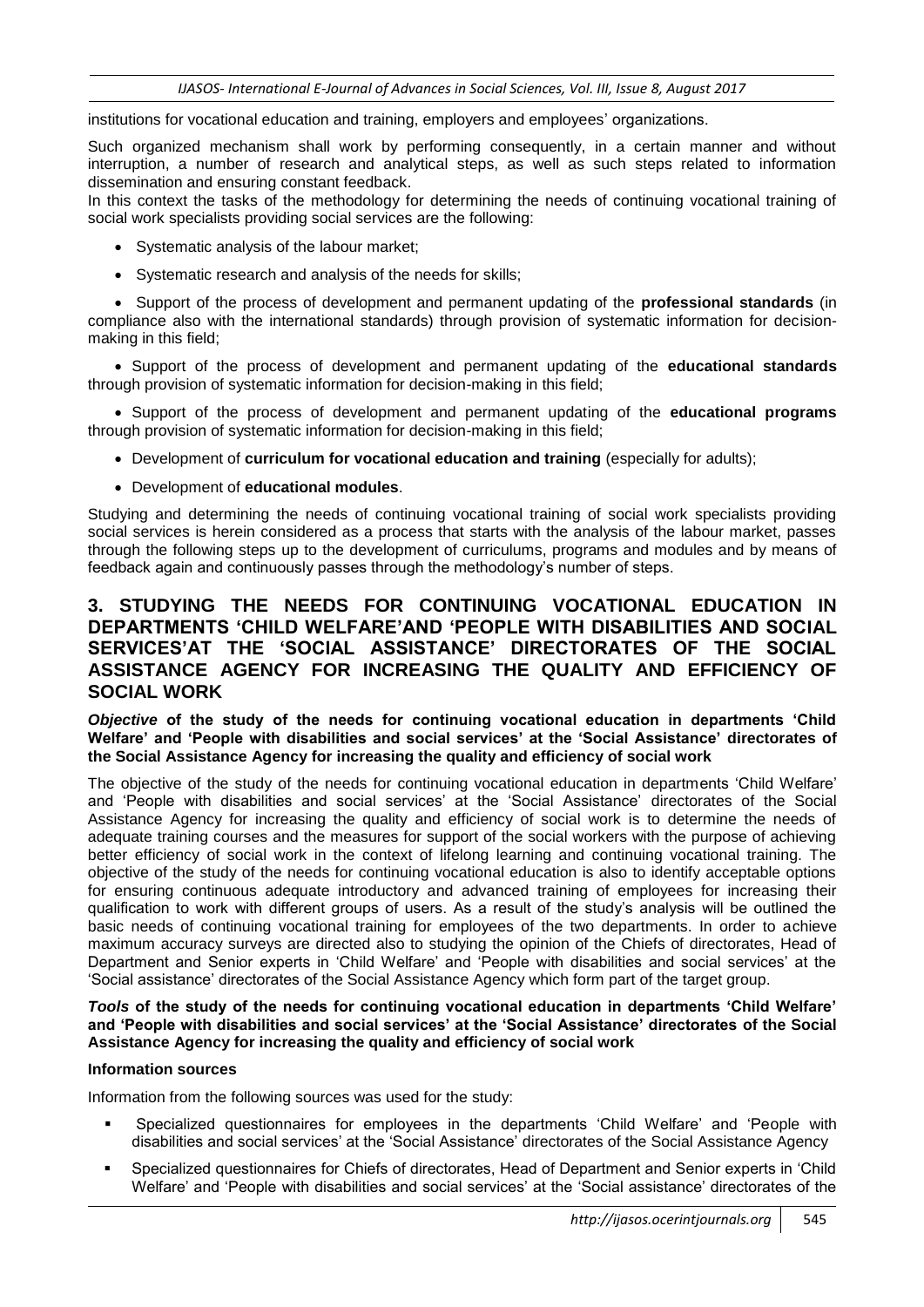Social Assistance Agency

Questionnaires are a tool for achieving three main objectives:

1. Collecting information about the specific needs of training and qualification of the Social Assistance Agency employees;

2. Identification and prioritization of the specific needs and topics of training;

3. Determining the target groups, types and forms of qualification needed by the employees of the departments 'Child Welfare' and 'People with disabilities and social services' at the 'Social Assistance' directorates and Chiefs of directorates, Head of Department and Senior experts in 'Child Welfare' and 'People with disabilities and social services' at the 'Social assistance' directorates of the Social Assistance Agency.

#### *Determining the target group*

The target group is generally defined – the employees of departments 'Child Welfare' and 'People with disabilities and social services' at the 'Social Assistance' directorates, whose survey will provide possibility for completion of the process of identification of the needs for continuing vocational training. The survey's result analysis will outline the basic needs for education of the employees in the two departments. In order to achieve maximum accuracy surveys are directed also to studying the opinion of the Chiefs of directorates, Head of Department and Senior experts in 'Child Welfare' and 'People with disabilities and social services' at the directorates 'Social assistance' of the Social Assistance Agency which form part of the target group.

#### *Study instructions*

For the purposes of studying the needs of continuing vocational training in departments 'Child Welfare' and 'People with disabilities and social services' at the 'Social Assistance' directorates of the Social Assistance Agency was developed an instruction for the survey that indicates the steps and the more important moments in the immediate collection of information by answering the questionnaires. The instruction contains the main requirements and is a guideline in the process of information collection, such as:

- What is the study's performance, what are its objectives, who implements it;
- How are the employees subject to study determined;
- Requirements for accuracy of information, precision of filling-in;
- **Specific questions and requirements for them;**
- Deadline for sending the filled questionnaires and exact mailing address.

Separate questionnaires are developed for each of the target groups (employees in the departments 'Child Welfare' and 'People with disabilities and social services' at the 'Social Assistance' directorates and Chiefs of directorates, Head of Department and Senior experts in 'Child Welfare' and 'People with disabilities and social services' at the directorates 'Social assistance' of the Social Assistance Agency). The questionnaire for the employees in departments 'Child Welfare' and 'People with disabilities and social services' at the 'Social Assistance' directorates of the Social Assistance Agency is anonymous in order to collect trustworthy information.

#### *Making the questionnaire for the employees in departments 'Child Welfare' and 'People with disabilities and social services' at the 'Social Assistance' directorates*

In the questionnaires the questions are divided into three sections:

*Section І. General profile of the respondents -* includes questions related to gender, age, last completed education, last completed qualification, current position and work experience in the social field. The questions are common for the two departments.

**Section II.** Competence level of experts and social workers is divided in two parts, common for the two departments.

*Part А. Knowledge of the social work by the respondents -* includes questions for determining how knowledge for social work (formal and informal) help social workers to carry out activities such as information, active listening, assessing client needs, maintaining positive working relationships with clients, preparing individual plans for work with clients, planning and management of intervention, setting the priorities at work.

*Part B. Social workers' skills of the respondents -* includes questions for determining the obtained by social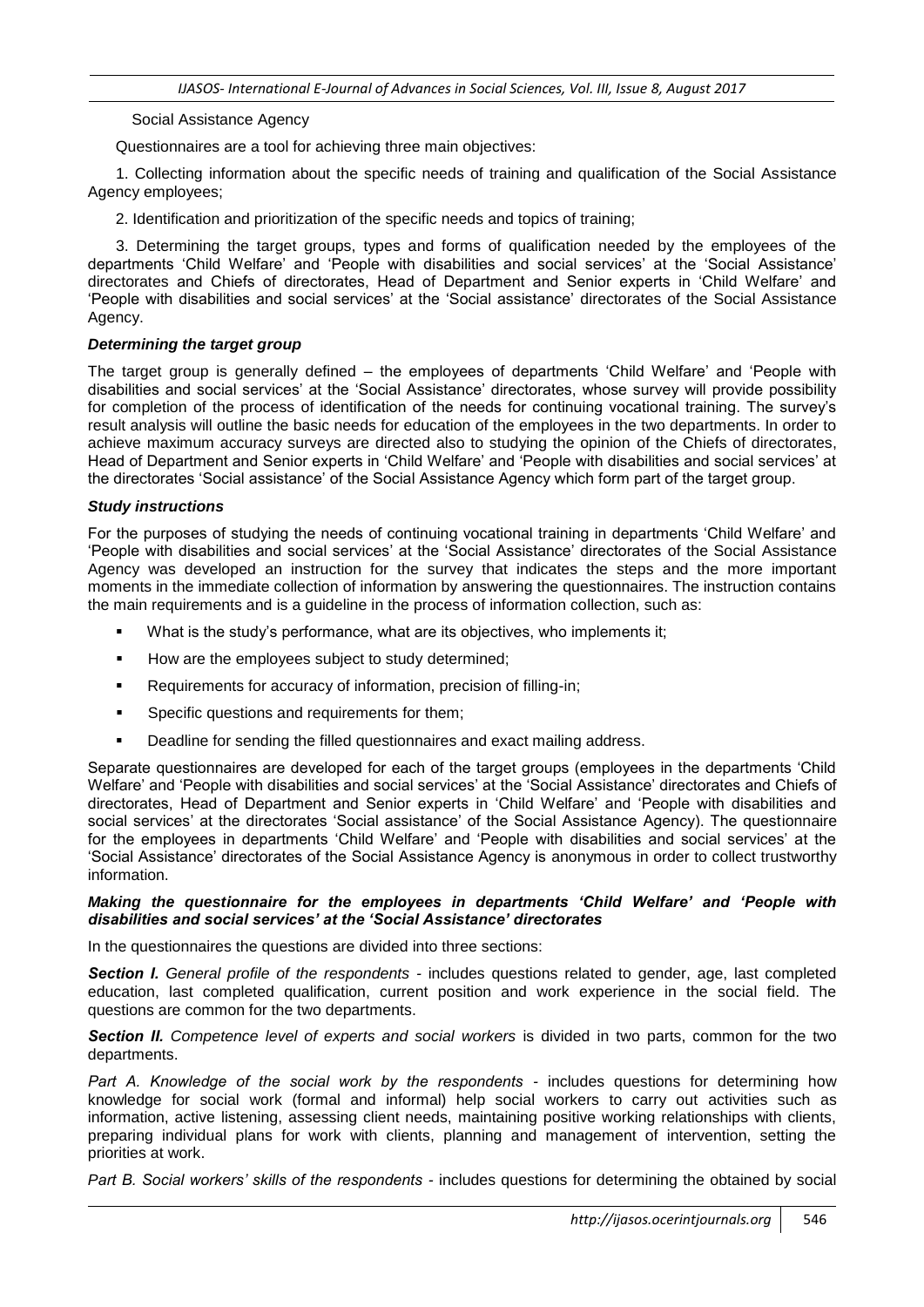workers skills for social work by considering different points of view in collection of information, efficient contact with people, planning the actions for achieving the given objective, establishing working relationships, maintaining positive working relationships, applying ethic principles of social work, identification of risk situations, analysis of risk and potential damages both for themselves and for other people, job satisfaction.

*Section ІІІ. Need of trainings and career growth of the respondents.* This section includes different questions for the two departments in order to achieve maximum accuracy when determining the need of adequate trainings such as already held introductory trainings, types of trainings, further training compliant with time and place, duration, professional and career growth, additional trainings in different fields, required supervision.

#### *Making a questionnaire for Chiefs of directorates, Head of Department and senior experts in 'Child Welfare' and 'People with disabilities and social services' at the 'Social assistance' directorates of the Social Assistance Agency*

The purpose of this survey is to determine the competences level of those working in the departments 'Child Welfare' and 'People with disabilities and social services' at the 'Social assistance' directorates of the Social Assistance Agency from the perspective of managers. It contains two sections:

*Section І. Interview of an immediate manager -* includes questions related to review of the overall operational work such as daily tasks, responsibilities, requirements towards work, efficient communication with clients and colleagues, level of satisfaction, signs of insufficient team motivation.

*Section II. Competence level of those working in the departments 'Child Welfare' and 'People with disabilities and social services' at the 'Social assistance' directorates of the Social Assistance Agency from the perspective of managers* - includes questions for determining the intentions for positive communication in the work with clients, skills for teamwork and sharing of experience, for work with documents in the provision of social services, skills for work with difficult or disadvantaged clients, attitudes for self-assessment of their own qualities and deficits, the need of additional vocational (training) qualification and supervision by types.

#### *Processing of questionnaires*

The following procedural steps have to be passed through for the processing of the information collected from the questionnaires:

- Creating a matrix for entering of information (depending on the chosen statistical programme for information processing is created a matrix with variables corresponding strictly to the structure and order of the variables in the questionnaire. For each question there should be the required number of variables; single questions are entered in one variable and the multiple ones – in the relevant number of variables depending on the answer options. Tabloid questions should have number of variables equal to **n \* k** where **n** is the number of rows of the table, and **k** is the number of columns. Each variable in the matrix is represented by a name logically correlating with the number of questions and if necessary the contents of the question (e.g. q8\_1\_male\_2013, q 8\_male\_2014 etc.).
- Entering information or converting the collected information in numerical order, which is subsequently suitable for quantitative processing; numerical values corresponding to each of the options provided in the questionnaire are entered; depending on the type of questions for each variable are possible different number of replies and their corresponding numerical expressions - e.g., at certain points we have only a combination of 0 and 1, 0 and 2, 0 and 3, etc. In other questions are possible answers from 1 to 5 and so on. Generally, for each variable the possible digital options are determined by the codes set in the questionnaire and the logical presentation of the matter.
- Statistical processing for the statistical processing in this case are suitable one-dimensional and twodimensional allocations, arithmetic mean, median and mode, statistical significance tests and hypothesis testing.

Depending on the selected statistic program, static processing can be obtained by pressing the function keys or writing a program as an algorithm (in the relevant programming language or language commands). The so presented statistical model enables us to make summaries both at the level of measurement and in terms of trends (comparisons of results over time).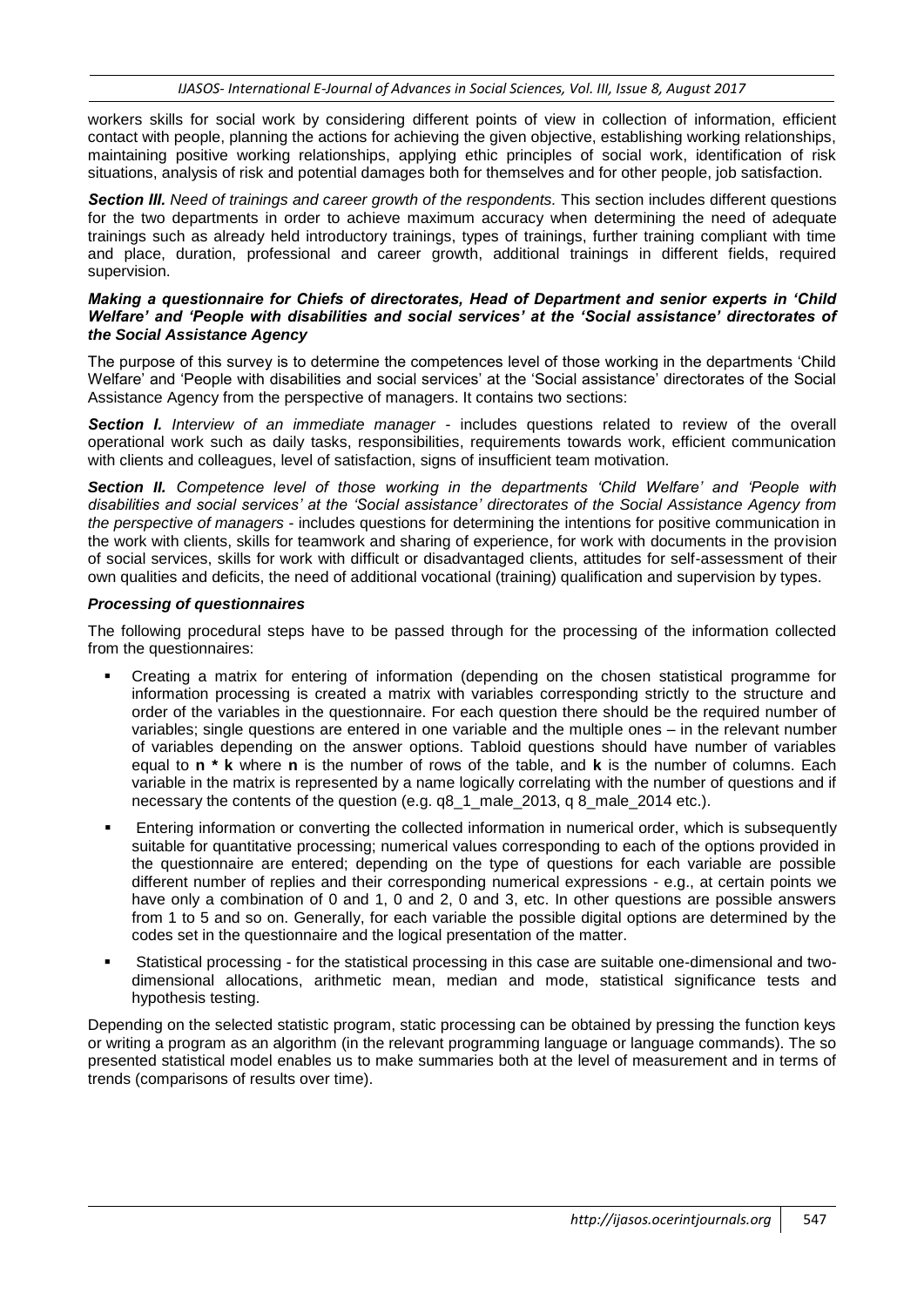### **4. ANALYSIS OF THE RESULTS OF THE STUDY ON THE NEEDS OF CONTINUING VOCATIONAL TRAINING FOR EXPERTS AND SOCIAL WORKERS, EMPLOYED IN THE DEPARTMENTS 'CHILD WELFARE' AT THE 'SOCIAL ASSISTANCE' DIRECTORATESOF THE SOCIAL ASSISTANCE AGENCY**

**The questionnaire intended for the employees of the departments 'Child welfare'** was made to be filledin on a hard copy, including **23** pages. **767** respondents filled it in and returned it, and **468** of them responded to all questions in the questionnaire.

The questionnaire had totally **76** questions divided into sections. **11** are the questions requiring general information, **62** are with an option of choosing only one answer, **3 –** with an option of choosing more than one answer, **2** are open questions and **1** question for prioritization and giving more than one answer.

The distribution of respondents by gender is presented in table 1. From these data it becomes clear that greatest is the percentttage age of social workers – women – **90.6%** of the total number (Table 1)

Interesting is the fact that **48.5%** of the respondents are aged between 36 and 55 years, 33,8**%** are aged 26- 35 years and only **12,1%** are up to 25 years. (Table 2).

To the question about the type of the last completed education, **85.9%** answered that they have University degree of which **51.0%** have Master academic degree and **34.9%** have bachelor academic degree. Employees with secondary education are total **13.8%** (Table 3).

Interesting information provides the question 'Year of completing the last education'. As it may be seen from table 8, the number of graduates begins to increase from **1995 – 2.2%, 2000 – 5.4%, 2005 – 5.9%, 2011 - 8.2% compared to 1972 – 0.4%, 1977 – 0.5%, 1982 – 0.7%, 1990 – 0.8%** (Table 4)

From all employees, **36.9 %** have completed programmes in professional field 'Social activities' and **63.1 %** programmes in other professional fields (Table 5).

To the question 'Type of last completed qualification' **49.3%** of respondents have chosen key competence/certification course and **41.9% -** vocational qualification. Big is the percentage - **43.9%** of those who did not answer this question. (Table 6)

To the question 'Do you make yourself familiar with the available information before you start work on a particular case', 694 respondents answered 'always in details', which is 91%. A negative answer 'there is always lack of information' is given by 2.2%, i.e. 17 employees. Four people did not provide an answer. (Chart 1)

For receiving additional information that may be useful when establishing initial contact **53.7%** of the respondents answered 'always', and **39.3% - '**I contact if necessary'. This is an indicative result of good teamwork and quality performance. (Chart 2)

To the question 'Do you assess all the available information to determine the best way of initial contact?',**83.6%** of social employees answer 'always in details' and only **4.9%** are those who answered 'I don't make assessments, I start work' (Chart 3).

Informing clients about their rights is made, according to **93.4%,** 'always in details', **4.7%** answered 'always partially', 'I inform them when they ask me' answered 13 employees, i.e. **1.7%** of the respondents, and **0.1%**  do not inform them. Five employees did not answer this question. (Chart 4)

Clarifications about the obligations and responsibilities of the social worker, as well as those of the department in which they work is made 'always in details' **72.8%,** 'always but partially' – **17.9%, 8.5%**  answered **'**I explain when asked', and 'I don't explain' answered barely **0.8%** of the respondents. (Chart 5).

To the questions for helping the clients to understand the information related to their case, to express their expectations, to take informed decision, **85.5%** of the respondents answered 'always, in details' and only **0.5%** of the inquired answered 'I don't help'. (Chart 6).

To the question 'Do you listen to your clients actively?'**95.9%** answer – 'always in details', **4.1%** answer – 'always but partially'. Two employees didn't answer and nobody answered 'I don't listen, because I'm not interested' and 'I don't listen because I don't have enough time'. (Chart 7)

When assessing the clients' needs, **88.1%** of the social workers take into consideration their particularities, the existing risks and options, as well as the regulatory deeds 'always in detail'. **6.9%** of the respondents answer 'always but partially', **2.9% '**take into consideration only the regulatory deeds' and barely **2.1%**  answered 'I can't take everything into consideration'. Two of the social workers did not provide an answer.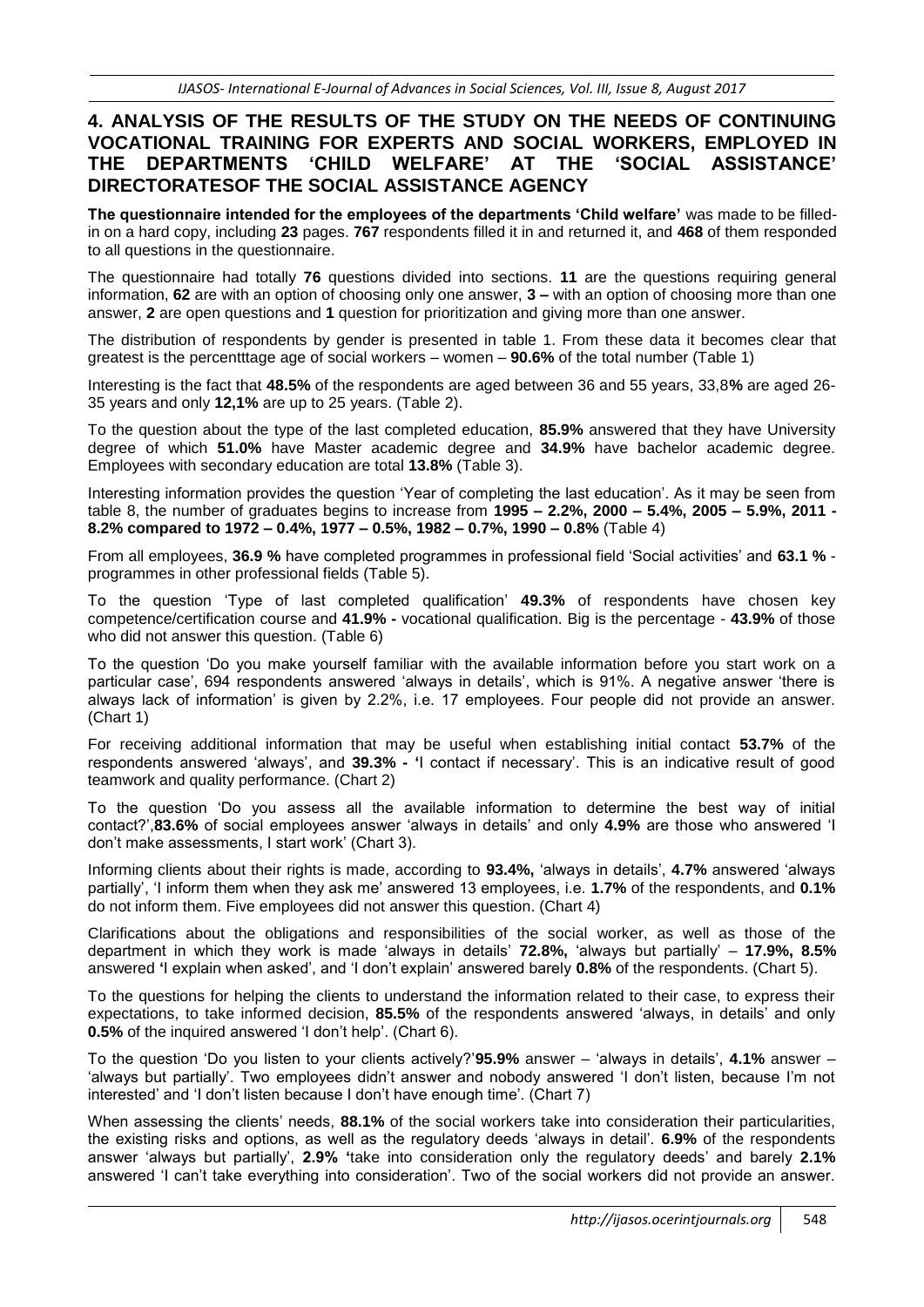(Chart 8).

Despite their busy workdays **78.4%** of the social workers maintain positive business relations with clients 'always' and **20.2%** answer 'not always, depends on the client'. Positive business attitude depending on their mood for the day applies to **1.1%** of the social workers and two employees are 'never' positive. The result is shown in Table 7.

**72.8%** of the inquired social workers 'always' make individual plans for work with clients. **15.3%** of the respondents answered 'always, but not so detailed', and **8.8%** of them - 'always, I copy from other similar ones'. Only **2.3%** do not make individual plans and **16** employees did not answer this question. The results are shown in Table 8.

The cooperation with colleagues and other specialists at work is supported by **98.7%** of the respondents and only 1.3% of them don't trust their colleagues' competence and marked the answer: 'I don't discuss because they are not so competent' (chart 9).

With a big share, in the first place - **22.2%** of all respondents, regardless of their professional experience state that a specialized training on **'Competences and skills for work in critical situations, pressure and stress'** should be organized. This gives us grounds to say that social work is extremely burdening mentally, bringing pressure and stress. This is confirmed by the answers of the next question, to which **10.8 %**respond that they would participate in training on topic '**Competence for dealing directly with users/clients'**. Social workers are looking for opportunities for acquiring new knowledge, skills and techniques for work with users. In the third place, **8.4%** of the respondents have chosen training on topic '**Competence for making social diagnosis'.** We allow ourselves to put in the third place with **8.3%** also the identified training on topic '**Analysis, social planning and forecasting skills',** due to the close result which the respondents have chosen. In the fourth place with **7.6%** are the respondents who prefer training on topic '**Competence for decision-making**'. Chart 26 illustrates the prioritization of the topics for preferred trainings by the social workers in 'Child welfare' department.

| Gender          | <b>Frequency</b> | Percentage age | Valid percentage | <b>Cumulative percentage</b> |  |
|-----------------|------------------|----------------|------------------|------------------------------|--|
| Man             | 71               | 9,3            | 9,3              | 9,3                          |  |
| Woman           | 695              | 90,6           | 90,7             | 100,0                        |  |
| Total responded | 766              | 99,9           | 100,0            |                              |  |
| Not responded   |                  |                |                  |                              |  |
| Total           | 767              | 100,0          |                  |                              |  |

Table 1. The distribution of respondents by gender

| Age                 | <b>Frequency</b> | Percentage | Valid percentage | <b>Cumulative</b><br>percentage |
|---------------------|------------------|------------|------------------|---------------------------------|
| Up to 25 years      | 93               | 12,1       | 12,2             | 12,2                            |
| From 26 to 35years  | 259              | 33,8       | 33,9             | 46,1                            |
| From 36 to 55 years | 372              | 48,5       | 48,7             | 94,8                            |
| Over 56             | 40               | 5,2        | 5,2              | 100,0                           |
| Total responded     | 764              | 99,6       | 100,0            |                                 |
| Not responded       | 3                | 0,4        |                  |                                 |
| Total               | 767              | 100,0      |                  |                                 |

Table 2. The distribution of respondents by age

Table 3. Type of last completed education

| Type of last completed<br>education | <b>Frequency</b> | Percentage | Valid<br>percentage | <b>Cumulative</b><br>percentage |
|-------------------------------------|------------------|------------|---------------------|---------------------------------|
| Secondary education                 | 40               | 5,2        | 5,2                 | 5,2                             |
| Vocational education                | 66               | 8,6        | 8,6                 | 13,9                            |
| Bachelor university degree          | 268              | 34,9       | 35,0                | 48,9                            |
| Master university degree            | 391              | 51,0       | 51,1                | 100,0                           |
| Total number of respondents         | 765              | 99,7       | 100,0               |                                 |
| Not responded                       |                  |            |                     |                                 |
| Total                               | 767              | 100,0      |                     |                                 |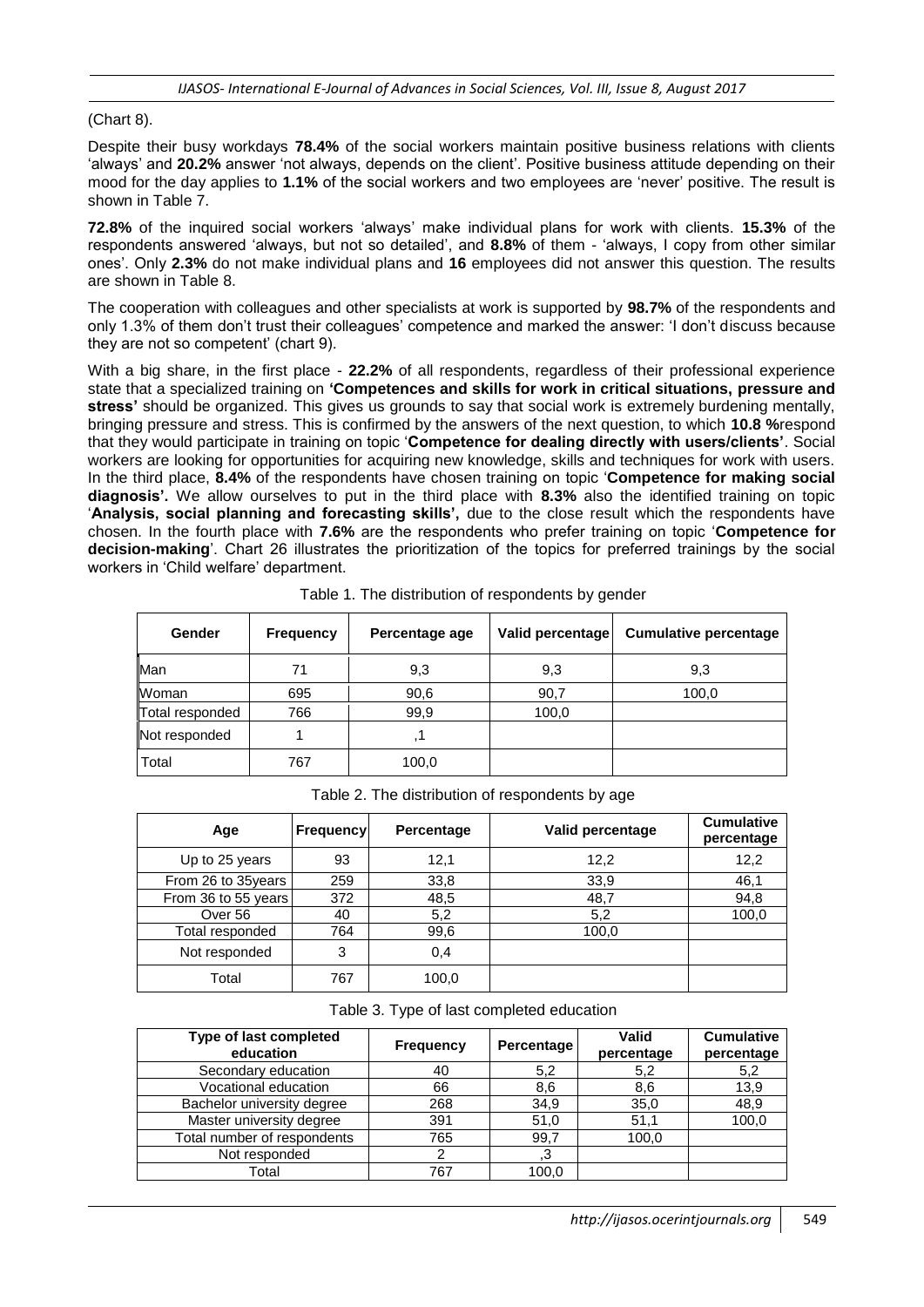| Year of<br>completing<br>last education | <b>Frequency</b> | Percentage       | <b>Valid</b><br>percentage | <b>Cumulative</b><br>percentage |
|-----------------------------------------|------------------|------------------|----------------------------|---------------------------------|
| 1972,00                                 | 3                | 0.4              | 0.4                        | 0.4                             |
| 1973,00                                 | $\overline{2}$   | 0.3              | 0.3                        | 0.7                             |
| 1974,00                                 | $\overline{2}$   | 0.3              | 0.3                        | 0.9                             |
| 1975,00                                 | $\overline{5}$   | 0.7              | 0.7                        | 1.6                             |
| 1976,00                                 | 4                | 0.5              | 0.5                        | 2.2                             |
| 1977,00                                 | 4                | 0.5              | 0.5                        | 2.7                             |
| 1978,00                                 | $\overline{2}$   | 0.3              | 0.3                        | 3.0                             |
| 1979,00                                 | 1                | 0.1              | 0.1                        | 3.1                             |
| 1980,00                                 | 5                | 0.7              | 0.7                        | 3.8                             |
| 1981,00                                 | 5                | 0.7              | 0.7                        | 4.4                             |
| 1982,00                                 | 5                | 0.7              | 0.7                        | 5.1                             |
| 1983,00                                 | $\overline{2}$   | 0.3              | 0.3                        | 5.4                             |
| 1984,00                                 | 4                | 0.5              | 0.5                        | 5.9                             |
| 1985,00                                 | 4                | 0.5              | 0.5                        | 6.5                             |
| 1986,00                                 | 14               | 1.8              | 1.9                        | 8.3                             |
| 1987,00                                 | 7                | 0.9              | .9                         | 9.3                             |
| 1988,00                                 | 4                | 0.5              | $\overline{.5}$            | 9.8                             |
| 1989,00                                 | 6                | 0.8              | $\boldsymbol{.8}$          | 10.6                            |
| 1990,00                                 | 6                | 0.8              | $\overline{.8}$            | 11.4                            |
| 1991,00                                 | 4                | 0.5              | $.5\,$                     | $\overline{12.0}$               |
| 1992,00                                 | 10               | 1.3              | 1.3                        | 13.3                            |
| 1993,00                                 | 3                | 0.4              | 0.4                        | 13.7                            |
| 1994,00                                 | $\overline{4}$   | 0.5              | 0.5                        | 14.3                            |
| 1995,00                                 | 16               | 2.1              | 2.2                        | 16.4                            |
| 1996,00                                 | $\overline{24}$  | $\overline{3.1}$ | 3.2                        | 19.7                            |
| 1997,00                                 | 23               | 3.0              | 3.1                        | 22.7                            |
| 1998,00                                 | 28               | 3.7              | 3.8                        | 26.5                            |
| 1999,00                                 | 31               | 4.0              | 4.2                        | 30.7                            |
| 2000,00                                 | 40               | 5.2              | 5.4                        | 36.1                            |
| 2001,00                                 | 32               | 4.2              | 4.3                        | 40.4                            |
| 2002,00                                 | 43               | 5.6              | 5.8                        | 46.2                            |
| 2003,00                                 | 43               | 5.6              | 5.8                        | 52.0                            |
| 2004,00                                 | 37               | 4.8              | 5.0                        | 56.9                            |
| 2005,00                                 | 44               | 5.7              | 5.9                        | 62.9                            |
| 2006,00                                 | 49               | 6.4              | 6.6                        | 69.4                            |
| 2007,00                                 | 40               | 5.2              | $\overline{5.4}$           | 74.8                            |
| 2008,00                                 | 34               | 4.4              | 4.6                        | 79.4                            |
| 2009,00                                 | 40               | $\overline{5.2}$ | 5.4                        | 84.8                            |
| 2010,00                                 | 35               | 4.6              | 4.7                        | 89.5                            |
| 2011,00                                 | 61               | 8.0              | 8.2                        | 97.7                            |
| 2012,00                                 | 17               | 2.2              | 2.3                        | 100.0                           |
| Total<br>responded                      | 743              | 96.9             | 100.0                      |                                 |
| Not responded                           | 24               | 3.1              |                            |                                 |
| Total                                   | 767              | 100.0            |                            |                                 |

### Table 4. Year of completing last education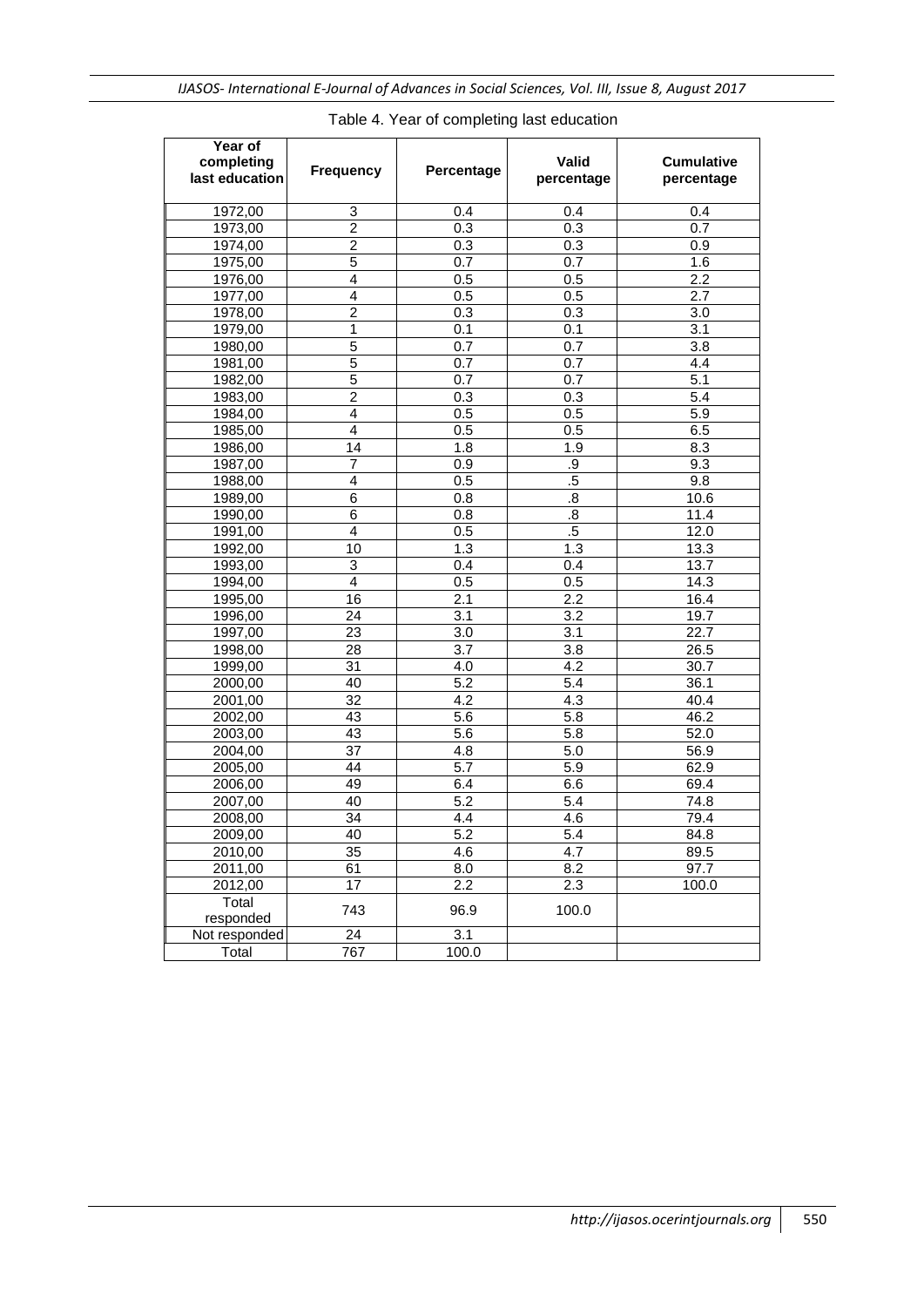*IJASOS- International E-Journal of Advances in Social Sciences, Vol. III, Issue 8, August 2017*

| Completed programme of study<br>in professional field | <b>Frequency</b> | Percentage | Valid percentage | <b>Cumulativel</b><br>percentage |
|-------------------------------------------------------|------------------|------------|------------------|----------------------------------|
| 'Social activities' field                             | 216              | 28.2       | 36.9             | 36.9                             |
| 'Other professional fields'                           | 370              | 48.2       | 63.1             | 100.0                            |
| Total responded                                       | 586              | 76.4       | 100.0            |                                  |
| Not responded                                         | 181              | 23.6       |                  |                                  |
| Total                                                 | 767              | 100.0      |                  |                                  |

*Table 5. Completed* programme *of study in professional field*

| Type of completed last<br>qualification | Frequency | Percentage | Valid<br>percentage | <b>Cumulative</b><br>percentage |
|-----------------------------------------|-----------|------------|---------------------|---------------------------------|
| Postgraduate specialization             | 37        | 4.8        | 8.6                 | 8.6                             |
| Vocational qualification                | 180       | 23.5       | 41.9                | 50.5                            |
| Key competence, certification<br>course | 212       | 27.6       | 49.3                | 99.8                            |
| Total responded                         | 430       | 56.1       | 100.0               |                                 |
| Not responded                           | 337       | 43.9       |                     |                                 |
| Total                                   | 767       | 100.0      |                     |                                 |



Chart *1*



Chart *2*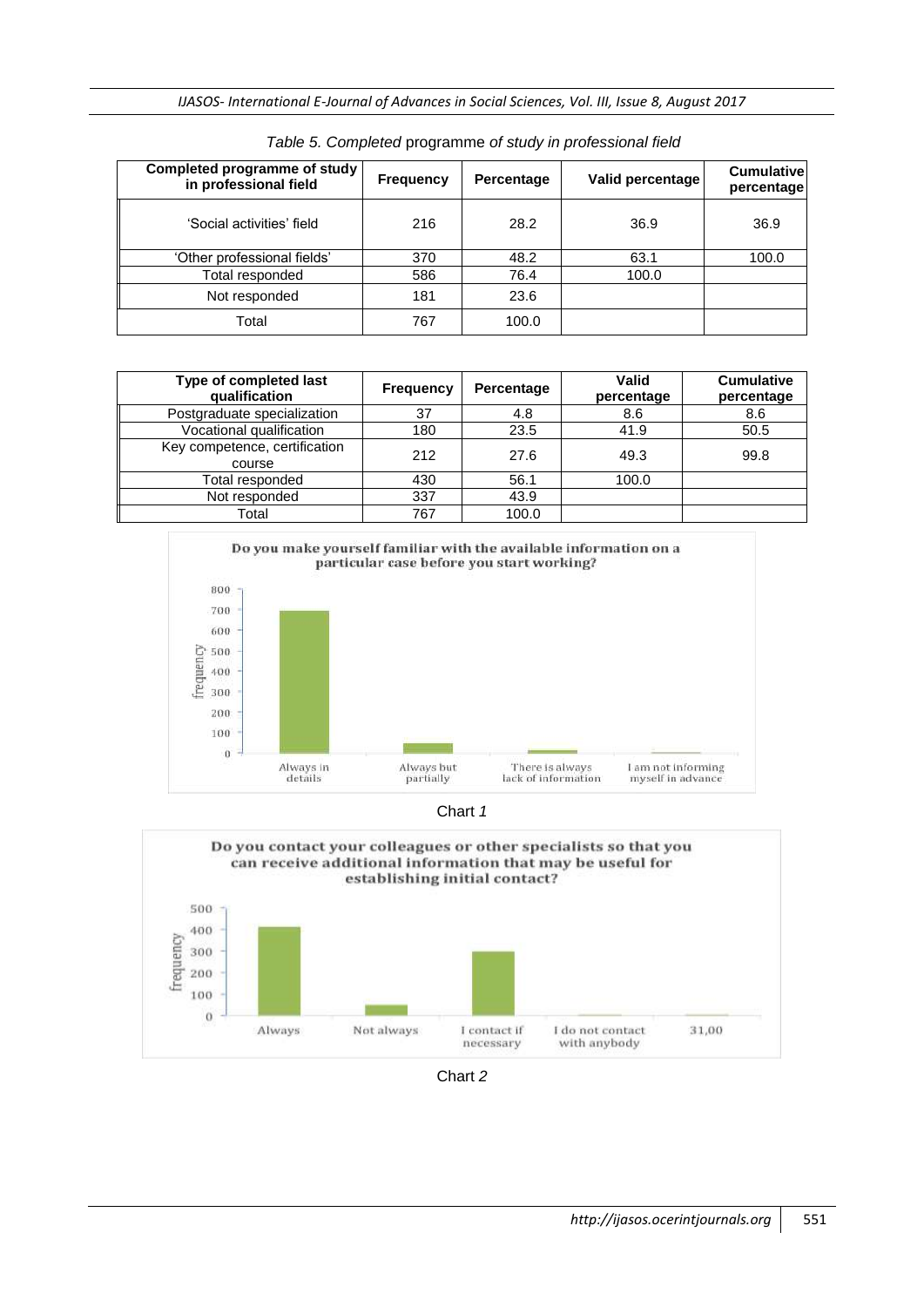*IJASOS- International E-Journal of Advances in Social Sciences, Vol. III, Issue 8, August 2017*







Chart 4







Chart 6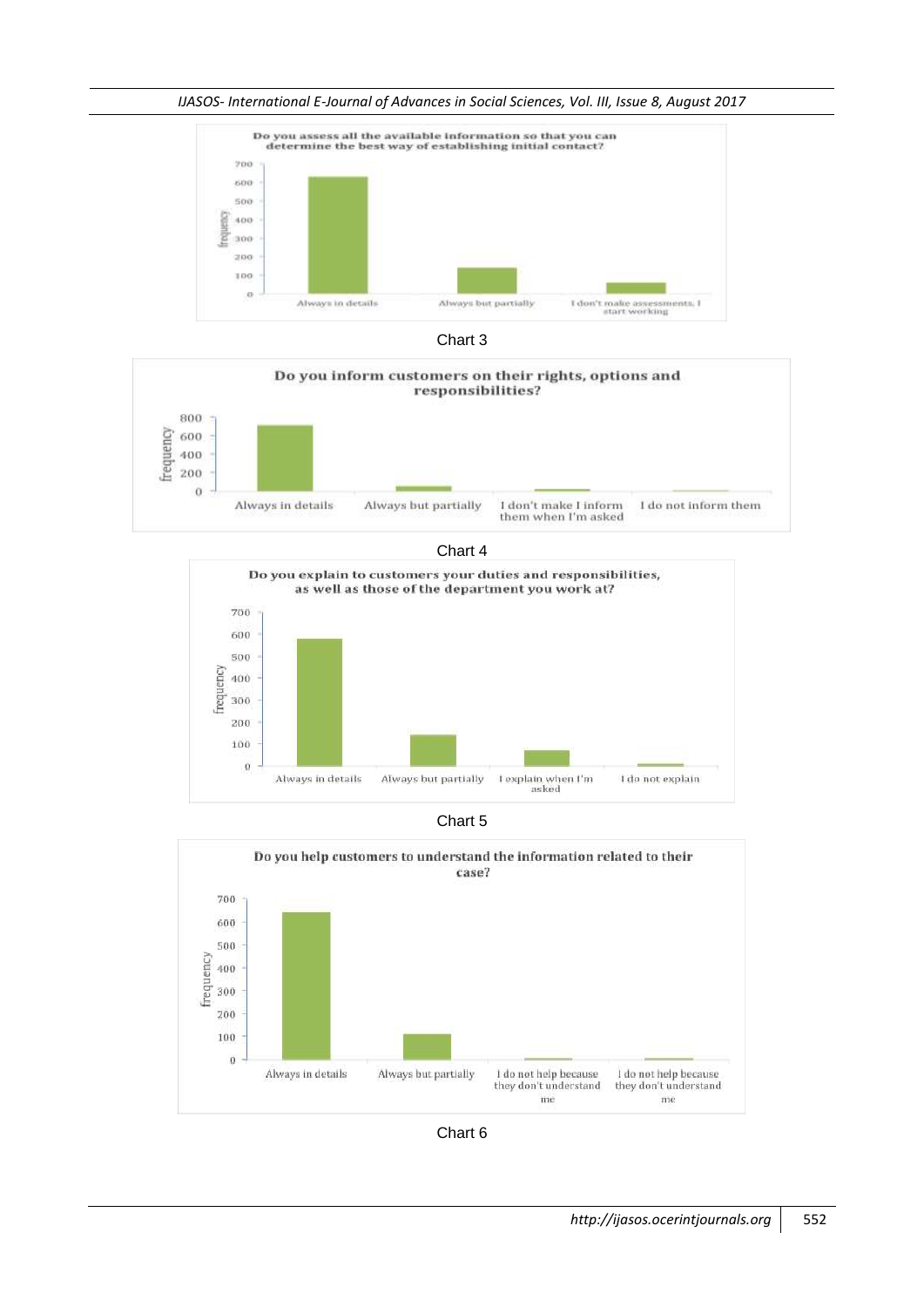















| Are you capable of maintaining positive<br>business relations with clients? | <b>Frequency</b> | Percentage | Valid<br>percentage | <b>Cumulative</b><br>percentage |
|-----------------------------------------------------------------------------|------------------|------------|---------------------|---------------------------------|
| Always                                                                      | 597              | 77,8       | 78,4                | 78,4                            |
| Not always, depends on my mood for the<br>dav                               | 8                | 1,0        | 1,1                 | 79,5                            |
| Not always, depends on the client                                           | 154              | 20,1       | 20,2                | 99,7                            |
| Never                                                                       | 2                | 0,3        | 0,3                 | 100,0                           |
| Total responded                                                             | 761              | 99,2       | 100.0               |                                 |
| Not responded                                                               | 6                | .8         |                     |                                 |
| Total                                                                       | 767              | 100.0      |                     |                                 |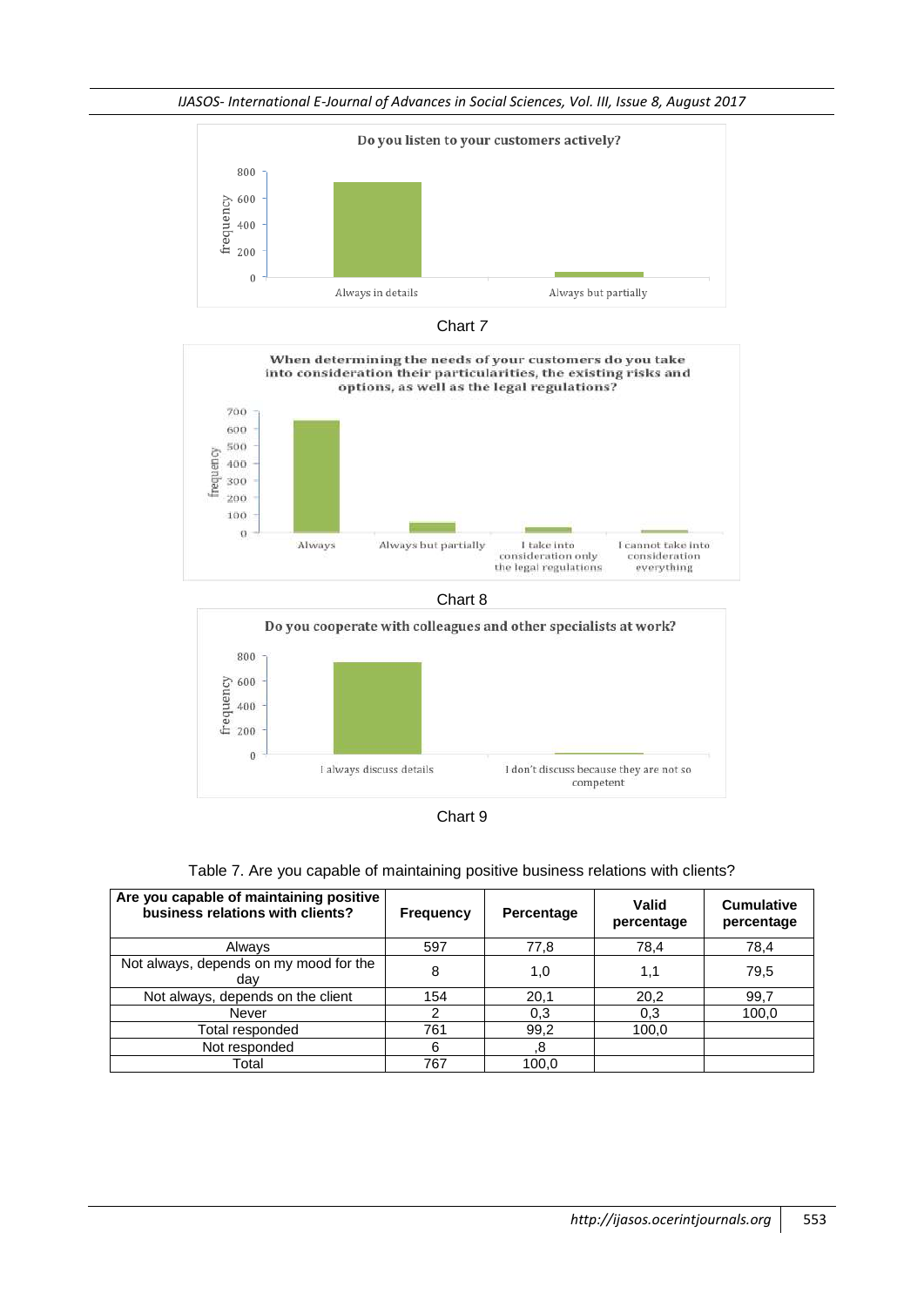*IJASOS- International E-Journal of Advances in Social Sciences, Vol. III, Issue 8, August 2017*

| Do you make individual plans for work<br>with clients? | <b>Frequency</b> |       | Percentage   Valid percentage | <b>Cumulative</b><br>percentage |
|--------------------------------------------------------|------------------|-------|-------------------------------|---------------------------------|
| Always, detailed                                       | 547              | 71.3  | 72.8                          | 72.8                            |
| Always, but not so detailed                            | 115              | 15.0  | 15.3                          | 88.1                            |
| Always, I copy from other similar ones                 | 66               | 8.6   | 8.8                           | 96.9                            |
| don't make                                             | 22               | 2.9   | 2.9                           | 99.9                            |
| No                                                     |                  | 0.1   | 0.1                           | 100.0                           |
| Total responded                                        | 751              | 97.9  | 100.0                         |                                 |
| Not responded                                          | 16               | 2.1   |                               |                                 |
| Total                                                  | 767              | 100.0 |                               |                                 |

Table 8. Do you make individual plans for work with clients?

When asked to prioritize the main topics for introductory training of new social workers, the respondents had to choose **one or combination of few** of the following pre-defined topics:

- Social policy and legal framework in the field of child welfare
- Team management, teamwork and communication in social work
- Organizational behaviour in social work
- Social work with children and families at risk
- Organization and characteristics of the activities performed in a 'Child welfare' department
- The process of deinstitutionalization social policies
- Fundamentals and methods in the social worker's job at nursery schools

• As most important, in the first place with 69.0% of all votes is the topic - Social work with children and families at risk; in the second place with 35.6% of the votes is chosen the topic Social policy and legal framework in the field of child welfare, and in the third place with 31.5% is the topic 'Fundamentals and methods in the social worker's job at nursery schools'.

As least important topic at the moment of the survey 13.3% of all respondents indicate the training in Organizational behaviour in social work.

Results show that in the first place with **55.1%** is identified the topic for advanced training in '**Methods of working with children - victims of violence and their families'**. In the second place is put the topic **'Methods of case management for children at risk' and in the third place with 37.7% is the topic 'Methods for early diagnosis of the risk of abandonment of a child and prevention of abandonment'. In the fourth position with 36.4% - 'Foster care - an alternative form of raising children in a family environment - process and specifics', and in the fifth place with 34.4%** is the topic – **'Work with children - victims of trafficking and their families'.** All the five topics chosen in the first five positions are strongly specialized, generating constant dynamics in regards to the regulatory deeds and communication with the client.

In the questionnaire there was also a question about what supervision is needed by the employees in the 'Child welfare' department. The respondents were given 11 answer options. The purpose was to collect information about the necessity and to identify the need of the type and the reasons for supervision in near future. This would enable the Social Assistance Agency and in particular the teams in 'Child Welfare' departments to better plan the supervisions organized by them. The answers received comprise 11 different fields, most of which are not repeated and concern only the inquired individual. However, after the analysis of the results emerged several types of supervision that the respondents would like to make changes in view of the way they are being performed. They are sorted in Table 22 as follows:

The results show that in the first place with **19.6%** is identified the need of supervision that enables the employees to overcome professional stress and the occupational burnout syndrome in social work. **In the second place with 15.6%** is indicated the need of supervision that aims social workers to understand their skills and their strengths and weaknesses. **In the third place, according to 14.07%** of the respondents is required supervision commenting the practice of different social work methods. The purposes of all the three types of supervision taking the first positions are strongly specialized, generating constant dynamics in regards to the communication with the client, specialized institutions and administrative work.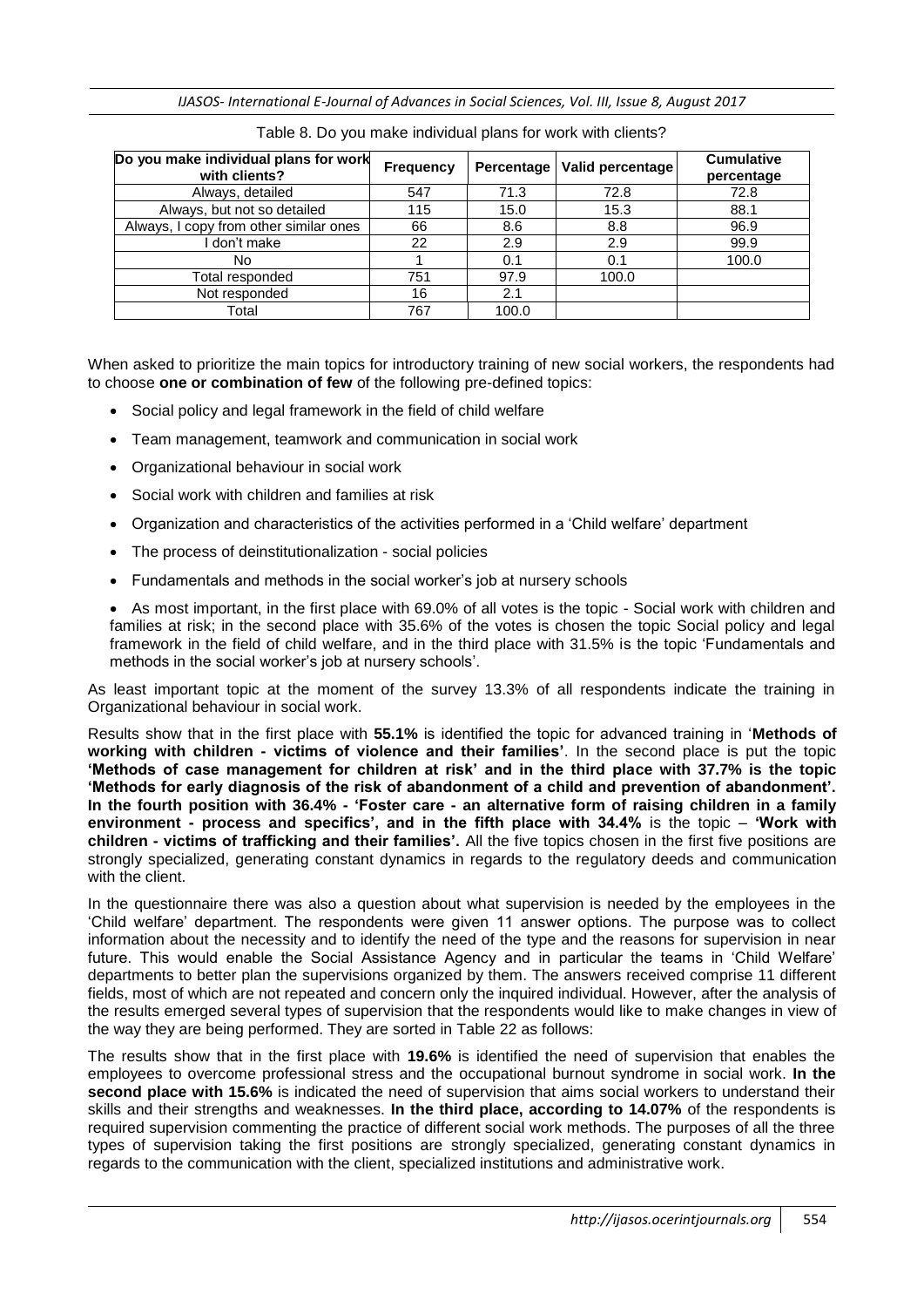### **5. COUNCLUSION**

This study justifies the need for building a system for research, identification and monitoring of the needs of vocational training in compliance to the constantly changing needs of the labour market. When considered in a narrower sense, this problem justifies and proves the necessity for this activity related to social work and social workers. Still the curriculums and the educational programs for training such specialists in the universities in Bulgaria do not correspond to the real, established needs, as well as to the specifics of the performed activities.

### **REFRENCE LIST**

- Терзиев, В., И. Аврамова (2002a), Социалната политика в контекста на Европейската интеграция и реализиране на изследване на възможностите за въвеждане на технологията "План за действие", Сборник с доклади от IV<sup>-та</sup> Национална научно-практическа конференция "Службите по заетостта и новите предизвикателства за реализиране на активната политика на пазара на труда", 14-15 май 2002 г., Русе, стр.13-21.
- Терзиев, В. (2002b), Национална програма "От социални помощи към осигуряване на заетост", "Труд и право", бр.11, София, ноември 2002г. стр.38-41.
- Терзиев, В. (2002с), Общините и социалното подпомагане, Информационен бюлетин "Реформата в местното самоуправление", бр.12, Фондация зареформа в местното самоуправление, София, 2002г.
- Коцева М., В. Терзиев, З. Андреева (2003a), Проблеми на оценката на активните политики на пазара на труда, Пета национална конференция "Службите по заетостта и Европейския пазар на труда", Русенски университет "Ангел Кънчев", МТСП, АЗ, Русе, 29-30 май 2003г., стр.9-13.
- Терзиев, В., А. Делибашева (2003b), Социална подкрепа и партньрство в сферата на професионалното ориентиране за младежи и възрастни, Първа научно-практическа конференция с международно участие "Мрежи за професионално ориентиране за младежи и възрастни", Икономически университет, Варна, 4-5 юни 2003г., стр.3-12.
- Наньова, Ц., В. Терзиев (2003c), Осигуряване на заетост на лица в неравностойно положение. Финансово стимулиране на работодатели за разкриване на нови работни места. Адаптивност имобилност на работната сила, Юбилейна международна конференция "Трудът и неговата защита презXXI век", Университет за национално и световно стопанство, София, 29 май 2003г.ISBN 954-494-539-3, стр.288-300.
- Терзиев, В. (2003d), Национална програма "От социални помощи към осигуряване на заетост", Информационен бюлетин по труда, кн.2, София, 2003, стр.32.
- Терзиев, В. (2003e), Новият социален модел, като ефективна възможност за реализиране на активната политика на пазара на труда в България, Национална научно-практическа конференция "Гъвкавата заетост и проблеми на нейната регулация", Пловдивски университет "Паисий Хилендарски", Пловдив, 4 юли 2003г. ISBN954-561-146-4, стр.56-71.
- Терзиев, В., Ю. Младенов, М. Стойчев (2004), Изследване възможностите за трудовата реинтеграция на продължително безработни лица на пазара на труда чрез програма за заетост, УНИТЕХ'04, Габрово,18-19 ноември 2004г. Том III. ISBN 954-683-305-3, стр.62-66.
- Терзиев, В. (2005), Общ анализ на въздействието на програмата "От социални помощи към осигуряване на заетост" на националния трудов пазар, УНИТЕХ'05, Габрово, 24-25 ноември 2005г. Том III. ISBN954-683-326, стр.75-80.
- Терзиев, В., Ю. Младенов (2012a), Активна социална програма и нейното стратегическо преимущество, Научни трудове на Русенски университет "Ангел Кънчев", Том 51, серия 5.1., Русе, 2012г. ISSN 1311-3321, стр.9-14.
- Терзиев, В. (2012b), Критерии и показатели за социална ефективност, Международна научна конференция, Сборник доклади, том III, Габрово, УНИТЕХ 16-17 ноември 2012г. ISSN 1313- 230X, стр.231-240.
- Димитрова, С., В. Терзиев (2014a), Предложения в области социального капитала, партнерства и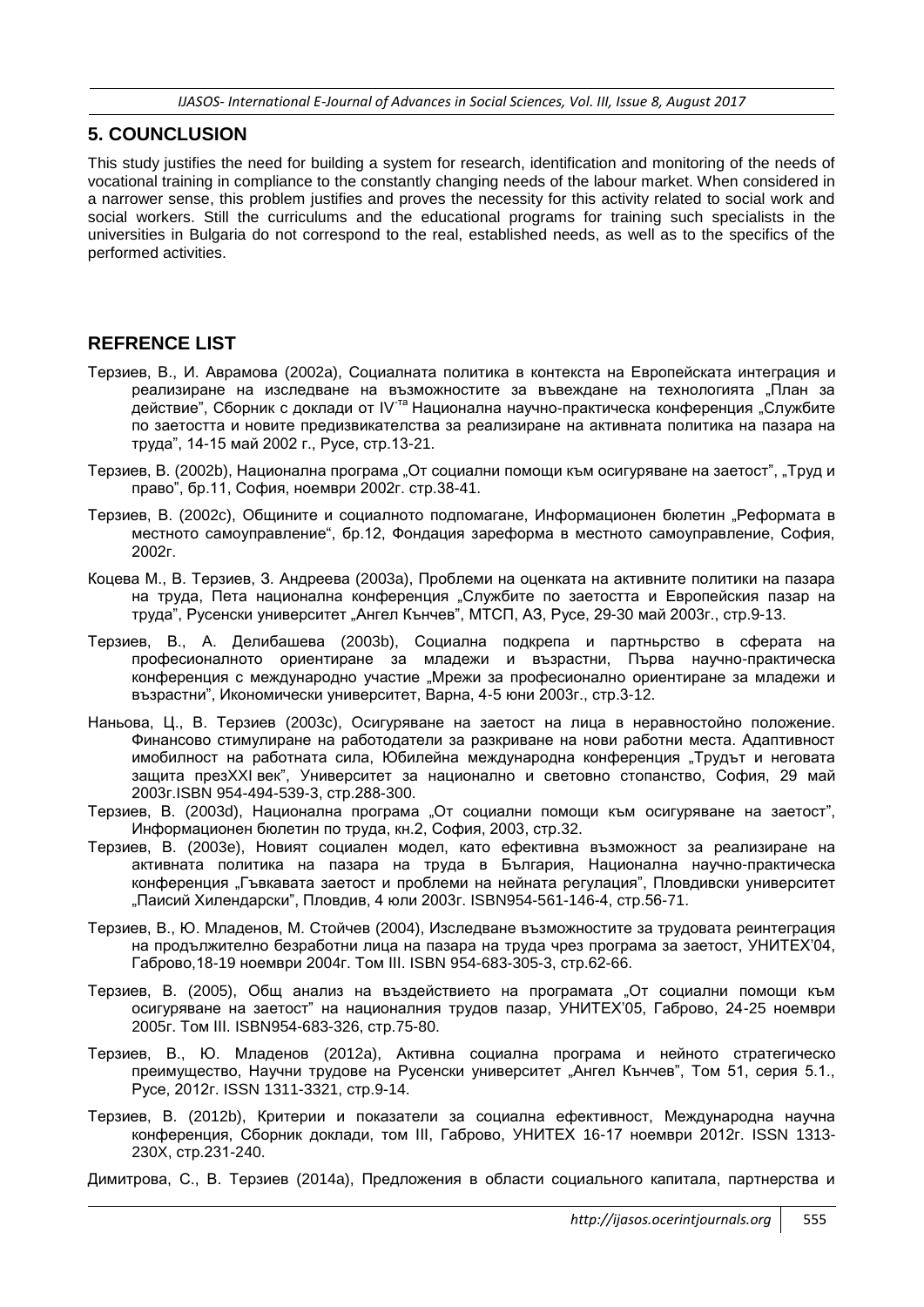сети. Развитие социальной экономики. Поддержка социальной инновации, Международная научно-практическая конференция "Экономические науки: теоретический и практический взгляд", 1 октября 2014, Уфа, Россия. ISBN978-5-906769-05-3, pp.37-42.

- Терзиев, В., С. Димитрова (2014b), Определяне на критерии и показатели за социална ефективност, Юбилейна научна конференция 2014 "100 години авиационно образование в България", Национален военен университет "Васил Левски", 9-10 октомври 2014г., гр.Долна Митрополия. ISBN 978-954-713-216-8, стр.195-209.
- Терзиев, В., С. Димитрова (2014c), Ролята на социалната политика в икономическото развитие, Юбилейна научна конференция 2014 "100 годиниавиационно образование в България", Национален военен университет "Васил Левски", 9-10 октомври 2014г., гр.Долна Митрополия. ISBN 978-954-713-216-8, стр.228-239.
- Терзиев, В. (2014d), Социалното програмиране в системата на социалните категории, VII Международная научная конференция "Инновации в технологиях и образовании" (КузГТУ), Белово, Россия, 2014. Сборник статей часть 2. ISBN978-5-89070-974-5, pp.289-298.
- Терзиев, В., Е. Арабска (2015a), Социалното програмиране в контекста на насърчаване на социалната активност. Юбилейна международна научна конференция "Социалните науки и развитието на обществото - теоретични и практически измерения", Свищов, 30-31 октомври 2015 г. ISBN 978-954-23-1093-8, стр.228-233.
- Терзиев, В., Е. Арабска (2015b), Активните трансформации в политиките за функциониращ пазар на труда и за заетост. Научна конференция с международно участие "Иновации в образованието", 25-27 септември2015г. ШУ "Епископ Константин Преславски". Годишник на ШУ "Еп. Константин Преславски", т.XIXD Педагогически факултет, ISSN 1314-6769, Научни трудове от конференция, стр.96-104.
- Терзиев, В., Е. Арабска (2015c), Изграждането на функциониращ пазар на труда в периода на преход на българската икономика. Научна конференция с международно участие "Иновации в образованието", 25-27 септември 2015г. ШУ "Епископ Константин Преславски". Годишник на ШУ "Епископ Константин Преславски", т.XIXD Педагогически факултет, ISSN 1314-6769, Научни трудове от конференция, стр.82-95.
- Терзиев, В., Е. Арабска (2015d), Мониторинг на активните политики на пазара натруда в България, Първа научно-практическа конференция с международно участие "Социална работа, мениджмънт и социално развитие: съвременни предизвикателства, перспективи и иновативни практики 2015", 1-2 октомври 2015, ТУ-Варна. ISBN 978-954-20-0750-0, стр.32-39.
- Терзиев, В. (2016a), Приложение на социалното програмиране в регулирането на социалното развитие: ефективни социални политики чрез насърчаване на социалната активност на човешкия ресурс. Годишник/СА "Д. А. Ценов", ISSN 0861-8054, Том СХIX, Свищов 2016, стр.7- 91.
- Терзиев, В., Е. Арабска (2016b), Основни профили на безработните лица в България. Четиринадесета младежка научно-практическа конференция, 19-20 април 2016г. Федерация на научнотехническите съюзи, София. Сборник доклади, ISSN 1314-8931, стр.198-205.
- Терзиев, В., Е. Арабска (2016c), Динамика в уязвимите групи на пазарана труда в България. Четиринадесета младежка научно-практическа конференция, 19-20 април 2016г. Федерация на научно-техническитесъюзи, София. Сборник доклади, ISSN 1314-8931, стр.206-217.
- Терзиев, В., П. Димитрова (2014e), Развитие системы социальной поддержки в Болгарии, Сборник статей Международной научно-практической конференции "Актуальные проблемы современной науки", Аэтерна (Уфа) 2014, ISBN: 978-5-906769-47-3, стр.281-293.
- Терзиев, В. (2014f), Преслава Димитрова, Развитие структуры системы социальной поддержки Болгарии, Сборник статей Международной научно-практической конференции "Актуальные проблемы современной науки", Аэтерна (Уфа) 2014, ISBN: 978-5-906769-47-3, стр.294-307.
- Terziev, V. (2012c), Social technology as a method for management of the social processes, International Conference "Trends in economics and management for the  $21<sup>st</sup>$  century" (2012), Brno, Czech Republic, ISBN978-80-214-4581-9, pp.79-80.
- Terziev, V. (2012d), The active model of a social programme and its strategic advantage, International